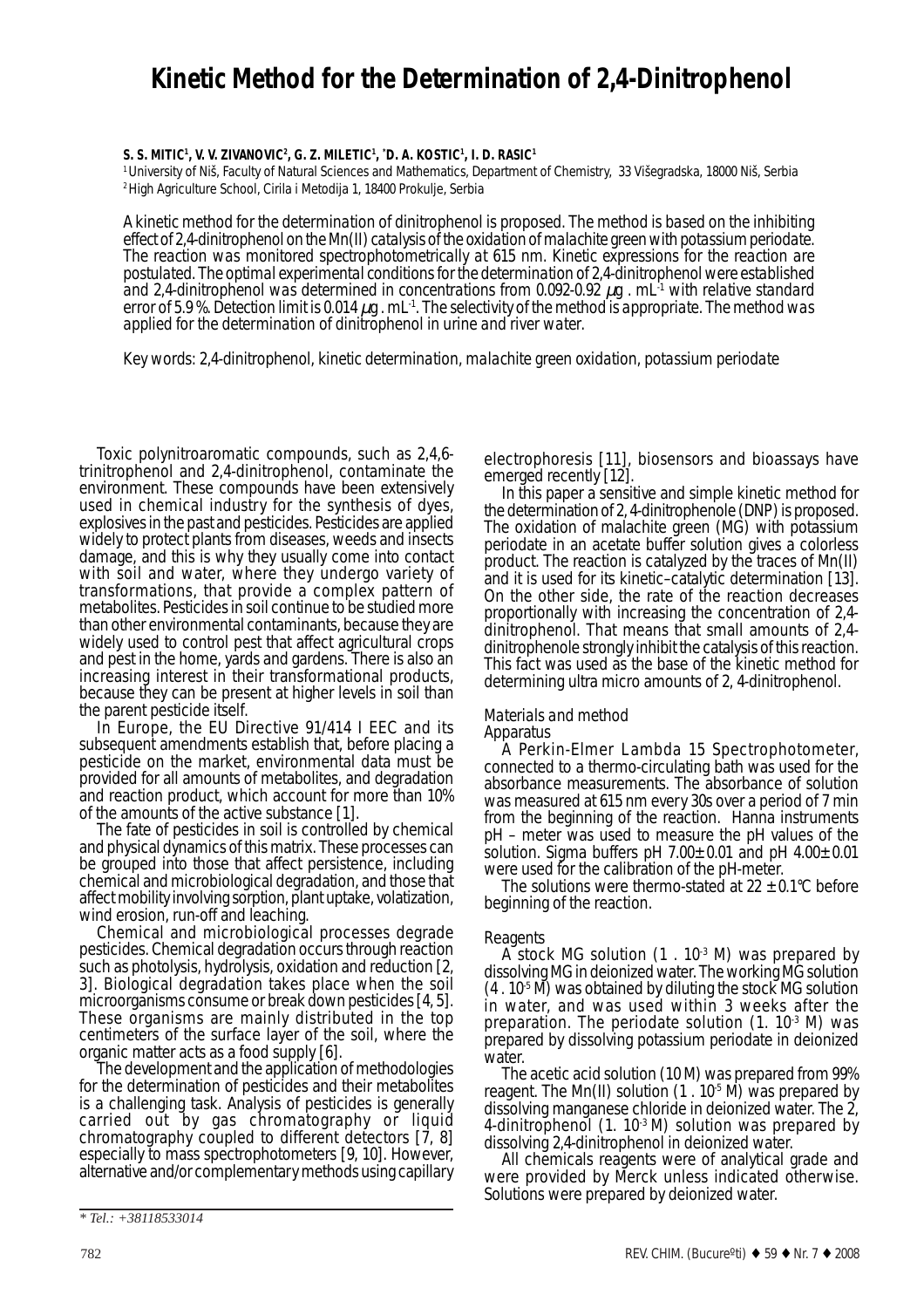All the stock solutions were stored in polyethylene containers. Working solutions of periodate, Mn(II) and 2,4-

dinitrophenol were prepared immediately before use. cleaned with aqueous HCl (1:1) and then thoroughly rinsed with deionized water.

# *General procedures*

Procedure for calibration curve

Aliquots of MG solution and acetic acid, and catalyst Mn(II) and inhibitor (2,4-dinitrophenol) solutions were transferred into the 10 mL volumetric flask and accurate volume of the working solution of periodate was added and diluted up to 10 ml with deionized water. The contents of the mixture were well shaken and immediately transferred to the spectrophotometric cell. The absorbance was recorded as a function of time at 615 nm against a reagent blank at  $22 \pm 0.1$ C°. The rate of the reaction is proportional to the slope of the curve that shows logarithm of the absorbance as a function of concentration. Calibration graph was obtained by plotting the initial rate of the reactions vs. the molar concentration of 2,4 dinitrophenol.

Following concentrations of 2,4-dinitrophenol were used for obtaining the calibration graph: 0.092, 0.184, 0,386, 0.552, 0.736, 0.920 M. Concentrations of other components of the system were:

 $c_{MG} = 1.6$ . 10<sup>6</sup>M,  $c_{CH3COOH} = 2.5$ ,  $c_{Mn(II)} = 2$ . 10<sup>6</sup>M,

 $c_{KIO4} = 2$ . 10<sup>4</sup>M

Procedure for the determination of 2,4-dinitrophenol in urine and river water by kinetic method

2,4-dinitrophenol was added to 20 mL of freshly collected urine (river water) sample.

2,4-dinitrophenol was distilled from nonvolatile impurities using atmospheric distillation with Graham borsilicate condenser. The volume of the distilled 2,4 – DNP was 20 mL, the same as the initial volume. It was expected that the distillate volume would be ultimately equal that of the original sample [14]. 10 mL of distilled 2, 4 dinitrophenol solution was diluted to 100 mLwith deionized water.

 $(1mL = 0.5 \mu g 2.4$ -dinitrophenol in urine,  $1 mL = 0.6 \mu g$ 2,4-dinitrophenol in river water). After these treatments 1 ml of each of these samples was used for the procedure recommended in this paper.

Procedure for the determination of 2,4-dinitrophenol in urine and river water by standard method

In 1mL of distilled solution of 2,4-dinitrophenol was added a little Zn powder and 2 mL of sulphuric acid (1:5). Solution was transferred into the test tube with glass stopper through which goes a small bore glass tube. After 15 min solution was filtrated and 0.5 mL of 0.5% potassium dichromate was added and solution filled up to 10 mL with deionized water. Absorbance of the solution was then measured at 429 nm. Concentration of DNP was determined using standard calibration line [15]. According to the different laboratory conditions (apparatus and level of purity of used substances) it was necessary to establish and adjust calibation graph recommended in above mentioned literature. The obtained calibration graph (fig. 5) had the following linear equation:  $A = 0.185 \cdot C_{24 \text{ DNP}}$ Standard deviation of the method was  $S = 1.98 \cdot 10^{87}$  and relative error was  $G = 4.17\%$  for determination of microgram concentrations of 2,4 – dinitrophenol.

# **Results and discussions**

*Kinetic studies*

The kinetic of catalytic reaction of potassium periodate and malachite green, both in the presence and absence of 2, 4-dinitrophenol was investigated by following the changes of tg $\alpha$  ( $\alpha$  = dA/dt) when varying the concentration of one component while keeping the concentration of all the others constant. Figures from 1 to 4 show the effect of each component on both the catalytic and inhibited reaction.

Figure 1 shows the influence of concentrations of acetic acid on the rate of both reactions. It can be seen that the greatest difference between the reaction rates occurs at the acetic acid concentration of 2.5 M, while 2,4 dinitrophenol maximally decreases the catalytic reaction rate. It appears From figure 1 that there is a complex relationship between the acetic acid concentration and the catalytic reaction rate, i.e. the order of the reaction is



Fig. 1. Dependence of the rate of the catalyzed (1) and inhibited (2) reaction on acetic acid concentration. Initial concentrations:



Fig. 2. Dependence of the rate of the catalyzed (1) and inhibited (2) reaction on MG concentrations. Initial concentrations:  $c_{CH3COOH} = 2.5$  M,  $c_{Mn(II)} = 2$  .  $10^{-6}$  M,  $c_{KIO4} = 2$  .  $10^{-4}$  M,  $c_{\text{DNP}} = 0.92 \mu\text{g/mL}^1$ , T = 295K

variable with respect to the hydrogen-ion concentration for the range of concentration studied. For further work the concentration of 2.5 M for acetic acid was selected.

The dependence of the reaction rate on the concentration of MG is shown in figure 2. in which it can be seen that the inhibited reaction is first order with respect to the MG concentration up to  $1.2$ .  $10<sup>6</sup>$  M and negative first order with respect to the higher concentrations, where the catalytic reaction is first order with respect to the MG concentrations up to  $1.6$  .  $10^{4}$  M, and negative first order for the higher concentrations. The maximal difference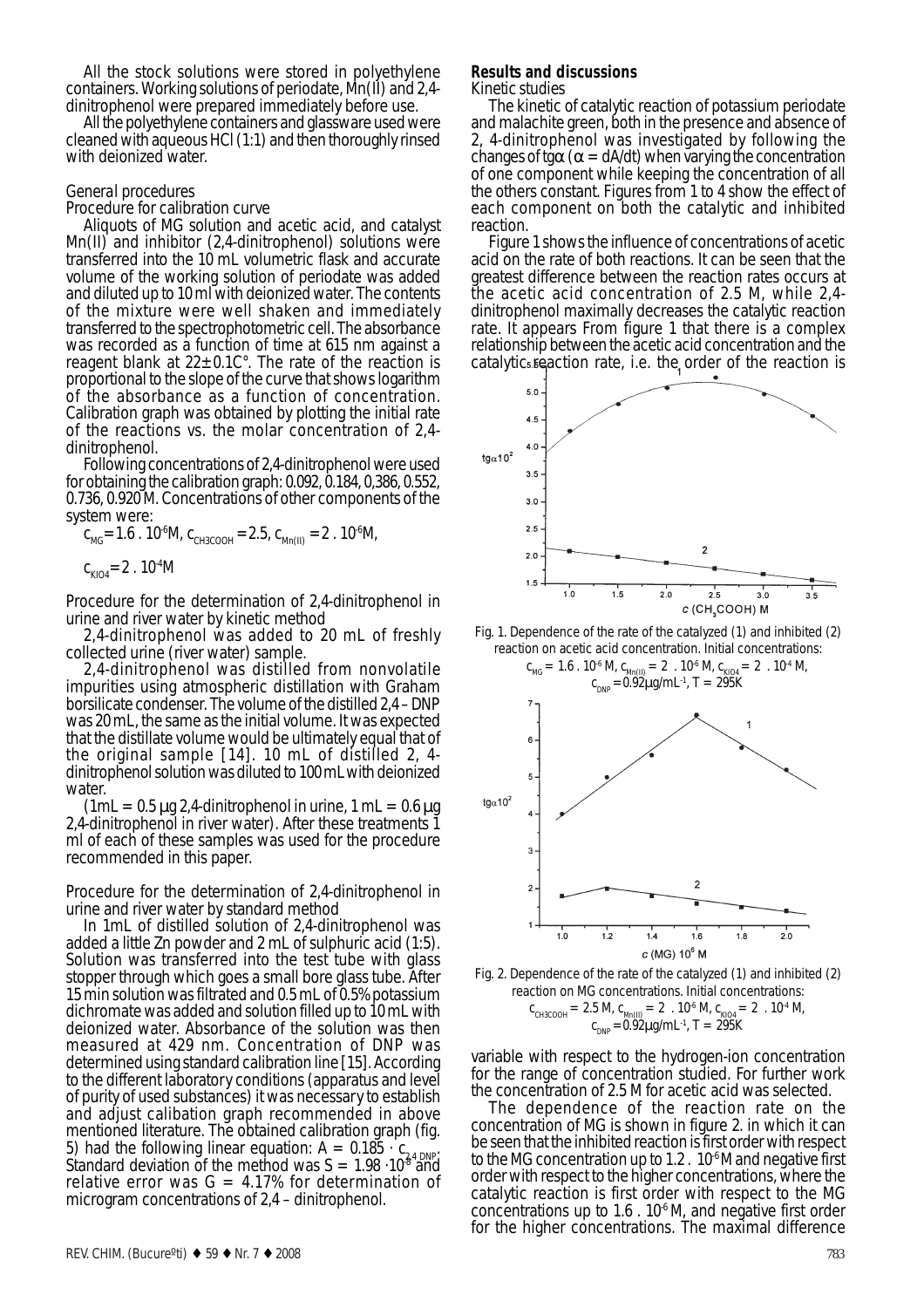

Fig. 3. Dependence of the rate of the catalyzed (1) and inhibited (2) reaction on Mn(II) concentrations. Initial concentrations:  $c_{MG} = 1.6$ .  $10^{-6}$  M,  $c_{CH3COOH} = 2.5$  M,  $c_{KIO4} = 2.10^{-4}$  M,  $c_{\text{DNP}} = 0.92 \mu g/mL^{-1}$ , T = 295K

between the reaction rates in the presence and absence of dinitrophenol occurs at MG concentration of 1.6 . 10-6 M. This concentration was optimal and used in further work.

It may also be seen from figure 3 and figure 4. that the reaction rates increase with increasing concentration of the catalyst and potassium periodate. Both reactions are first order with respect to the catalyst and potassium periodate concentrations. For further work the catalyst and periodate concentrations of 2.0 .  $10^{-6}$  M and 2.0 .  $10^{-4}$  M were used, respectively, because at higher concentrations the linear part of the kinetic curve (log A-t) is rather short.

Under the optimal reaction conditions: the dinitrophenol concentration was varied from 0.092-0.92  $\mu$ g. mL<sup>-1</sup>.<br>A linear dependence was established between tg $\alpha$  and

the concentration of dinitrophenol:

tg $\alpha = 0.0416$ . c<sub>DNP</sub>+0.061 (r = 0.998) (1) r-coefficient of correlation

for dinitrophenol concentration range is 0.092-0.92 µg .  $mL<sup>-1</sup>$ .<br>On the basis of all the obtained results, the following

kinetic expressions were derived for the proposed indicator





reaction in the absence and in the presence of dinitrophenol, (at the constant *p*H)

$$
\frac{d(MG)}{dt} = k_1 \cdot c_{\text{MG}}^{A} \cdot c_{\text{Mn(II)}} \cdot c_{\text{KIO}_4}
$$
 (2)

 $k<sub>1</sub>$  is constant proportional to the rate constant of the catalyzed reaction (for the first part of the curve: 1.0-2.5 M) and

$$
-d(MG)/\!\!\! /_{dt} = k_2 \cdot c_{M\!G}^{-1} \cdot c_{Mn(II)} \cdot c_{KIO_4} \cdot c_{\text{DNP}}^{-1} \qquad (3)
$$

 $k<sub>o</sub>$  is constant proportional to the rate constant of the inhibited reaction.

The above equations are valid for the following concentration ranges:

 $c_{\text{MC}}$  from 1.6 . 10<sup>-6</sup> M to 2.0 . 10<sup>-6</sup> M (eq.2), and from 1.2.  $10^{-6}$  M to 2.0 .  $10^{-6}$  M (eq.3),  $c_{KIO4}$  from 0.5 .  $10^{-4}$  M to 2.5 .  $10^{-4}$ M, (eq.2 and 3),  $C_{Mn(II)}^{N104}$  from 0.5 . 10<sup>-6</sup> M to 2.5 . 10<sup>-6</sup> M (eq.2 and 3).

**Table 1** LINEAR CONCENTRATION RANGE. ACCURACY AND PRECISION OF THE METHODS FOR DETERMINATION OF 2, 4 – DINITROPHENOL

| Method                       | Concentration             | Relative standard t <sub>exp</sub> |                |
|------------------------------|---------------------------|------------------------------------|----------------|
|                              | range                     | deviation                          |                |
|                              | DNP $(\mu g \cdot m l^1)$ |                                    |                |
| <b>Kinetic</b>               | 0.092-0.92                | 3.2                                | $0.92(t=2.77)$ |
| Spectrophotometric   0.5-5.0 |                           | 7.0                                | $1.21(t=2.77)$ |

### **Table 2**

TOLERANCE LEVELS OF INTERFERENCE IN THE KINETIC DETERMINATION OF 0.184 µg .mL<sup>-1</sup> OF DINITROPHENOL USING THE OPTIMAL CONDITIONS

| <b>Tolerance level</b>             | ion added                                                                                                                                                                                                                                                                                                                                     |  |  |
|------------------------------------|-----------------------------------------------------------------------------------------------------------------------------------------------------------------------------------------------------------------------------------------------------------------------------------------------------------------------------------------------|--|--|
| c <sub>ion</sub> /c <sub>DNP</sub> |                                                                                                                                                                                                                                                                                                                                               |  |  |
| 10 <sup>4</sup>                    | $\overline{Na}^+$ , Cl <sup>t</sup> , K <sup>+</sup>                                                                                                                                                                                                                                                                                          |  |  |
| 10 <sup>3</sup>                    | NO <sub>3</sub> , CH <sub>3</sub> COO', PO <sub>4</sub> <sup>-3</sup> ,F <sup>-</sup><br>Mg <sup>2+</sup> , Sr <sup>2+</sup> , SO <sub>4</sub> <sup>-2</sup> ,Br <sup>2</sup> ,Ca <sup>2+</sup><br>HCO <sub>3</sub> ,H <sub>2</sub> PO <sub>4</sub> <sup>-</sup> , Cu <sup>2+</sup> ,Cd <sup>2+</sup> , Co <sup>2+</sup> , Zn <sup>2+</sup> , |  |  |
| 10 <sup>2</sup>                    |                                                                                                                                                                                                                                                                                                                                               |  |  |
| 10                                 |                                                                                                                                                                                                                                                                                                                                               |  |  |
|                                    |                                                                                                                                                                                                                                                                                                                                               |  |  |
|                                    |                                                                                                                                                                                                                                                                                                                                               |  |  |
|                                    | Al <sup>3+</sup> , Hg <sup>2+</sup> , Se <sup>4+</sup> ,<br>Pb <sup>2+</sup> , Fe <sup>3+</sup> , C <sub>2</sub> O <sub>4</sub> <sup>2</sup> , SCN , citrate,                                                                                                                                                                                 |  |  |
|                                    | interfere                                                                                                                                                                                                                                                                                                                                     |  |  |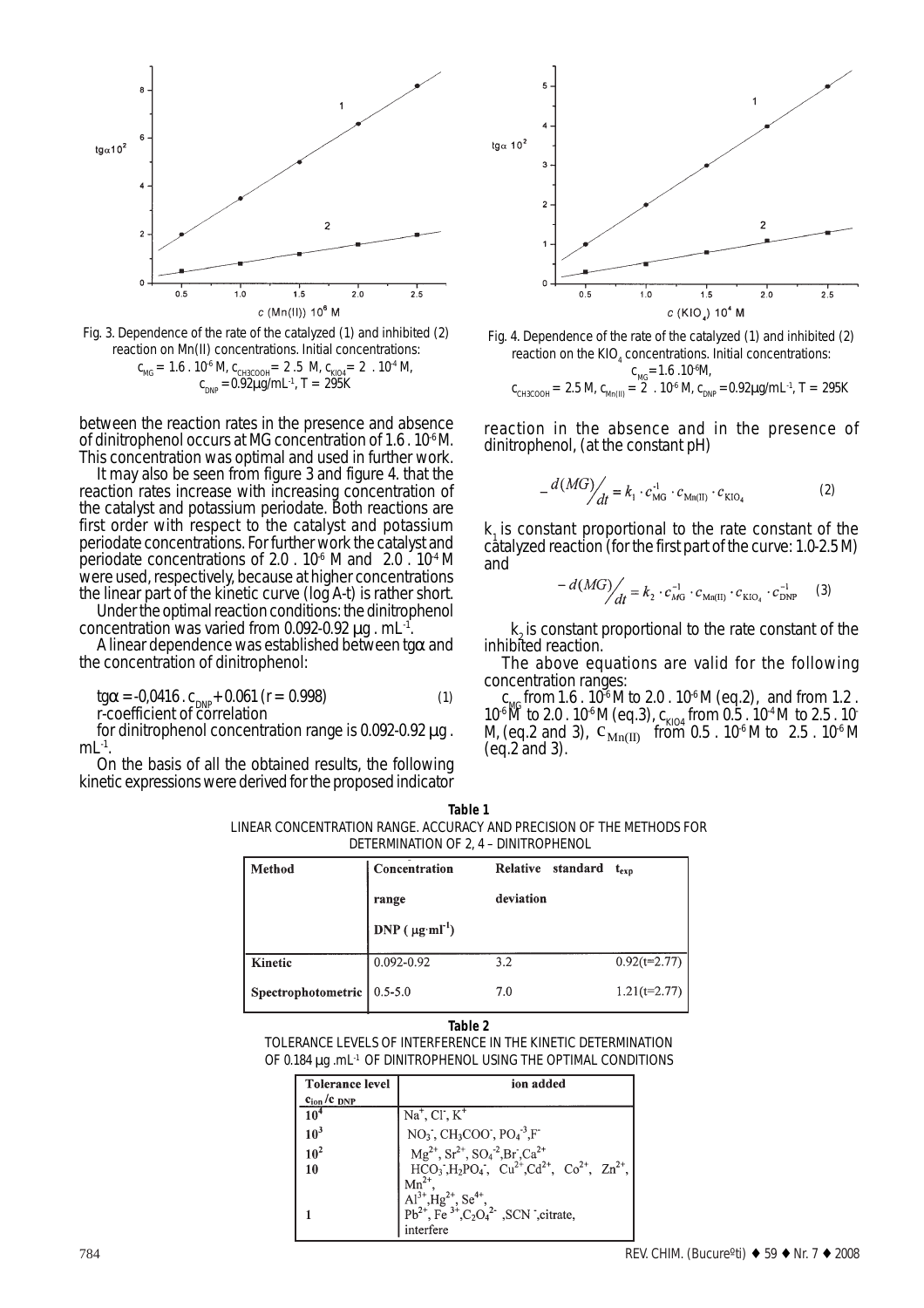*Analytical characteristics* Under the optimized conditions given above, the calibration graph was prepared using standard DNP solution, for standard spectrophotometric and kineticspectrophotometric methods. The calibration graphs are linear in the concentration ranges indicated in the table 1 [16]. The accuracy and precision of the two methods applied for 0.74µg dinitrophenol/ml are included in the table 1, from which it is concluded that both the kinetic

and the spectrophotometric method have a negative systematic error and that they are both accurate and precise. The kinetic method is more simple and precise than the spectrophotometric method.

The limit of detection can be calculated using the equation 4:

$$
LOD = 3S_b/m = 0.014 \,\mu g \,.mL^{-1}
$$
 (4)

The limit of quantification can be calculated using the equation 5:

$$
LOQ = 10S_{b}/m = 0.047 \,\mu g \,.mL^{-1}
$$
 (5)

| sample | $2,4-DNP$ ( $\mu$ g·ml <sup>-1</sup> ) |                       |                  |                   |                      |
|--------|----------------------------------------|-----------------------|------------------|-------------------|----------------------|
|        | taken                                  | Found <sup>a</sup>    |                  |                   |                      |
|        |                                        | Kinetic               | Recovery $(\% )$ | Spectrophoto-     | Recovery $(\% )$ for |
|        |                                        | method                | kinetic<br>for   | metric method     | spectrophotometric   |
|        |                                        |                       | method           |                   | method               |
| Urine  | 0.5                                    | $0.486^a \pm 0.052^b$ | 95.4             | $0.484\pm0.082$   | 88.2                 |
| River  | 0.6                                    | $0.538^a \pm 0.058^b$ | 93.7             | $0.572 \pm 0.073$ | 89.8                 |
| water  |                                        |                       |                  |                   |                      |

 **Table 3**

RESULTS FOR THE DETERMINATION OF 2, 4 - DINITROPHENOL USING KINETIC AND SPECTROPHOTOMETRIC METHODS

<sup>a</sup>Mean of 5 determination  $(\overline{x})$ 

 $b S_b$ 

| Sample<br>matrix               | Preparation method                                                                                                                                              | Analytical<br>method                      | Sample<br>limit<br>detection  | Percent<br>recovery                               | reference                           |
|--------------------------------|-----------------------------------------------------------------------------------------------------------------------------------------------------------------|-------------------------------------------|-------------------------------|---------------------------------------------------|-------------------------------------|
| serum                          | Extract sample in<br>sodium chloride-<br>sodiumcarbonate<br>with metilethyl<br>ketone                                                                           | spectrophoto<br>metric                    | $2$ mg· $L^1$                 | No data                                           | Gehring and<br>Buerge, [20]         |
| Urine                          | Reflux sample in<br>sulphyric acid with<br>ethyleter, evaporate<br>organic solvent and<br>dissolve residue in<br>dilute sodium<br>hydroxide                     | polarographic                             | $10 \text{ mg·}$              | No data                                           | Gisclard<br>Woodward,<br>$[21]$     |
| Ground<br>water                | Extract acidified<br>sample with methylen<br>chloride, concentrate                                                                                              | GC-FID<br>Method 8270                     | $13 \mu g \cdot \mathbf{L}^1$ | 78                                                | <b>EPA</b> [22]                     |
| Water<br>and<br>waste<br>water | Extract acidified<br>sample with methylen<br>chloride, concentrate                                                                                              | GC-MS<br>Method 625                       | $42 \mu g \cdot L^1$          | 78 to<br>water and<br>$108$ for<br>waste<br>water | EPA [23]                            |
| Water                          | Extract acidified<br>sample with methylen<br>chloride, concentrate                                                                                              | <b>HPLC-UV</b>                            | $0.025 \mu g L^1$             | 88                                                | Schultz [24]                        |
| Soil                           | Extract with<br>methanol in rotary<br>shaker, centrifuge                                                                                                        | <b>HPLC-UV</b>                            | $0.1 \text{ mg/kg}^{-1}$      | 93-94                                             | Bouchard<br>$[25]$                  |
| Urine                          | DNP was added into<br>freshly collected<br>urine sample. DNP is<br>distilled from non-<br>volatile impurities.<br>Solution was diluted<br>with deionized water. | Kinetic-<br>spectrophoto<br>metric method | $0.092 \text{ mg·L}$          | 95.4                                              | Mitic et al.,<br>presented<br>paper |
| River<br>water                 | DNP was added into<br>the river water<br>sample. DNP is<br>distilled from non-<br>volatile impurities.<br>Solution was diluted<br>with deionized water          | Kinetic-<br>spectrophoto<br>metric method | $0.092 \text{ mg·L}$          | 93.7                                              | Mitic et al.,<br>presented<br>paper |

**Table 4** ANALYTICAL METHODS FOR DETERMINATION OF DINITROPHENOL IN REAL SAMPLES